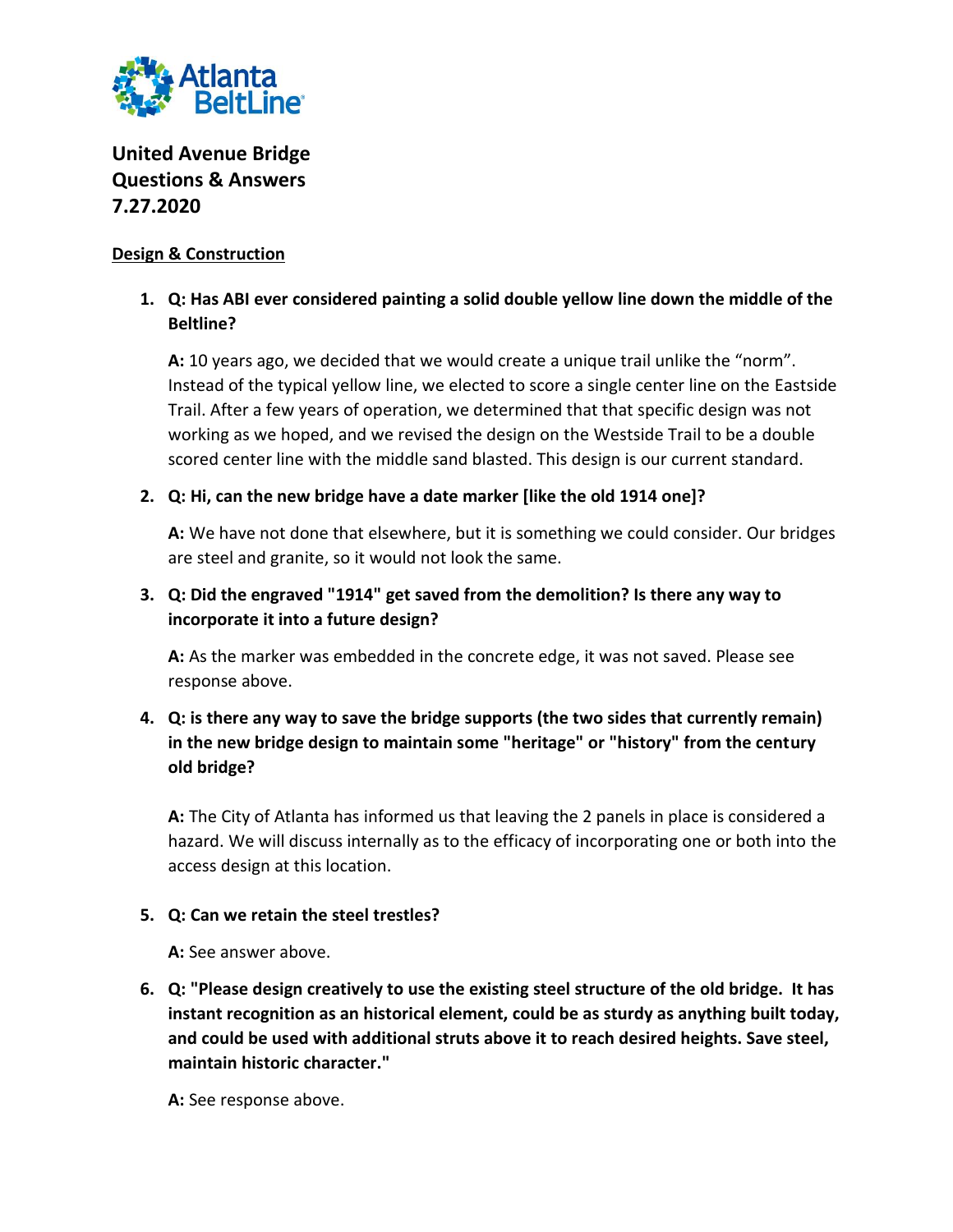

**7. Q: Can the old support posts just be left as is? It could add a historical element and possibly be incorporated aesthetically into a final bridge.**

**A:** The final bridge will be much higher than the old support posts. We could ask the City of Atlanta to leave the old support posts as historical markers.

**8. Q: What coordination did ABI or the City of Atlanta have with the Georgia SHPO on demolition of the bridge?**

**A:** SHPO was informed as to the condition and agreed with the need to remove it.

- **9. Q: What if the residents on United don't want the height of the bridge raised, because we prefer for this not to become a thoroughfare for large trucks. Make them go down I-20 to Moreland.**
	- **A.** The elevation of the bridge will be in accordance with national standards. The bridge will not be the same height as it was before to avoid trucks hitting the bridge.

## **Q: With the bridge being higher, is there a way to prevent 18 wheelers from coming down United? They're loud, our homes are close to the street, most drivers speed…is there a wright limit for trucks or a way to keep them from using our street?**

**A:** The elevation of the bridge will be in accordance with national standards. The bridge will not be the same height as it was before to avoid trucks hitting the bridge.

#### **10. Q: Are any of the trucks that hit the old bridge liable for costs?**

**A:** We are not sure if the City of Atlanta has pursued anyone who has hit the bridge. The trucks sustain most of the damage.

#### **11. Q: Why are you designing the bridge to be 6 feet higher?**

**A:** The elevation of the bridge will be in accordance with national standards. The bridge will not be the same height as it was before to avoid trucks hitting the bridge.

### **12. Q: Why not lower the road below the bridge as opposed to raising the trail bed for several hundred yards to either side of the bridge allow for it to be higher?**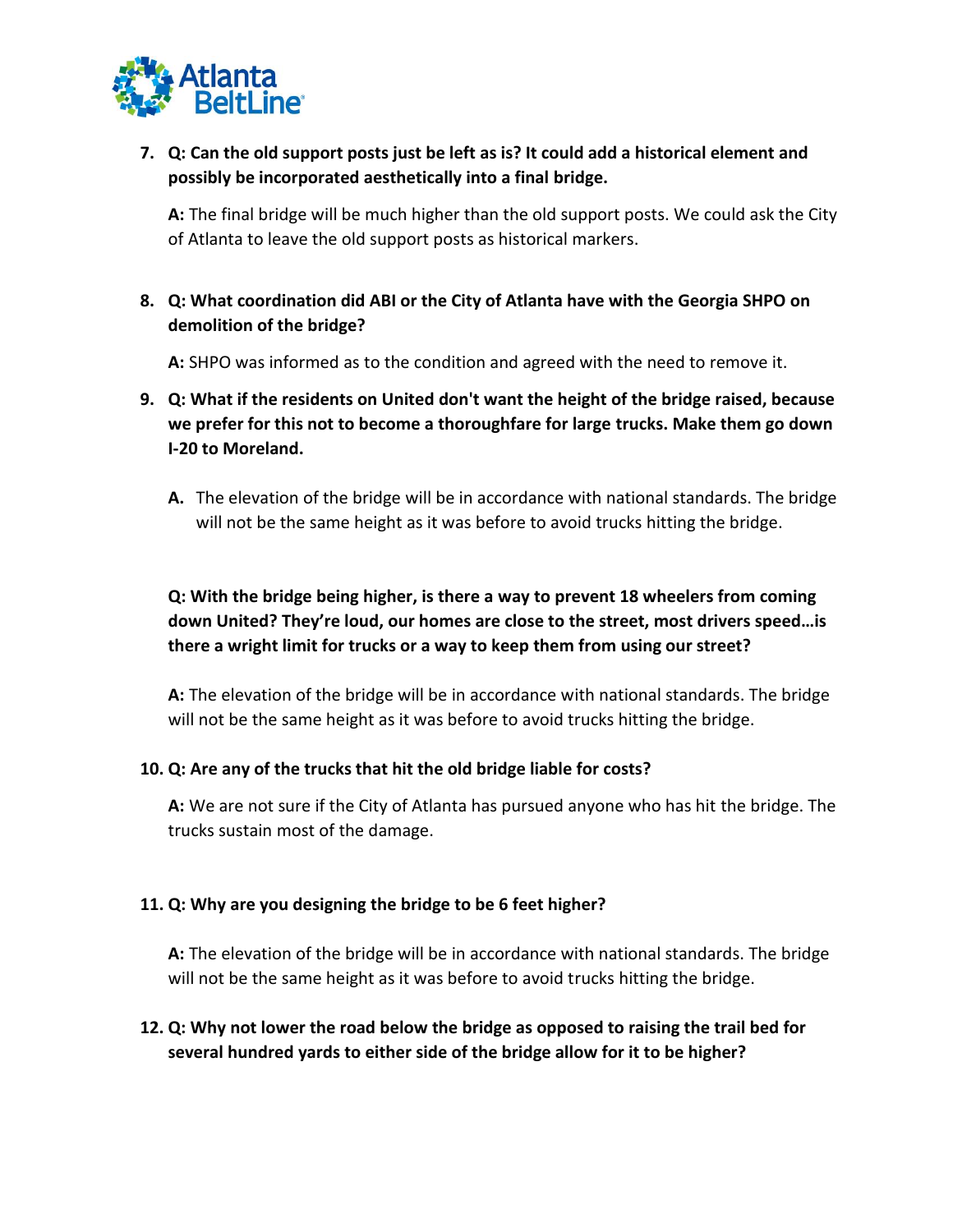

**A:** We would have to lower the road 3 feet. This would interfere with storm drainage lines, sewer, fiber, and other things that would make this problematic.

## **13. Q: What considerations will be made to protect either the interim bridge or the final installation from further truck damage, other than height increase? will a sacrificial crash beam be installed to protect the actual bridge?**

**A:** The underside of the bridge will be 15 feet or more from the road, making it impossible for a truck to hit it.

### **14. Q: Will any of the original beams be retained as character elements for the Ormewood section of the Beltline?**

**A:** They were cut down to smaller pieces and sent to a recycling center.

#### **15. Q: Can you access the other side without the bridge?**

**A:** We are waiting for a set of rapid flashing beacons. These are appropriate for roads such as United Avenue that do not have high volume. You push a button and it will give flashing yellow lights to allow pedestrians to cross. These should arrive in the next 3-4 weeks. Once these arrive, we will construct a set of stairs that will connect to the trail. We will all be installing a crosswalk and the rapid flashing beacons to allow pedestrians to cross safely.

#### **16. Q: will the temp bridge be separated between ped and bike?**

**A:** No.

### **17. Q: What is the height of the conduit?**

**A:** The smaller one is around 14 feet from the bottom of the conduit to the elevation of the road. The larger conduit is above that. Both are above the minimum to accommodate trucks.

## **18. Q: Is there a working plan for the water drainage that flows on the trail from the Berne St SE bridge?**

**A:** That is part of the final design. Once the trail is built, the water that comes off our corridor will be contained and taken care of. Until then, there is a limited amount that we can do.

#### **19. Q: Will ABI address the sand dunes on the trail in the area of the Ormewood Bridge?**

**A:** We put ballast (stone) to improve the condition of the sand that fell out of the rail cars throughout the decades.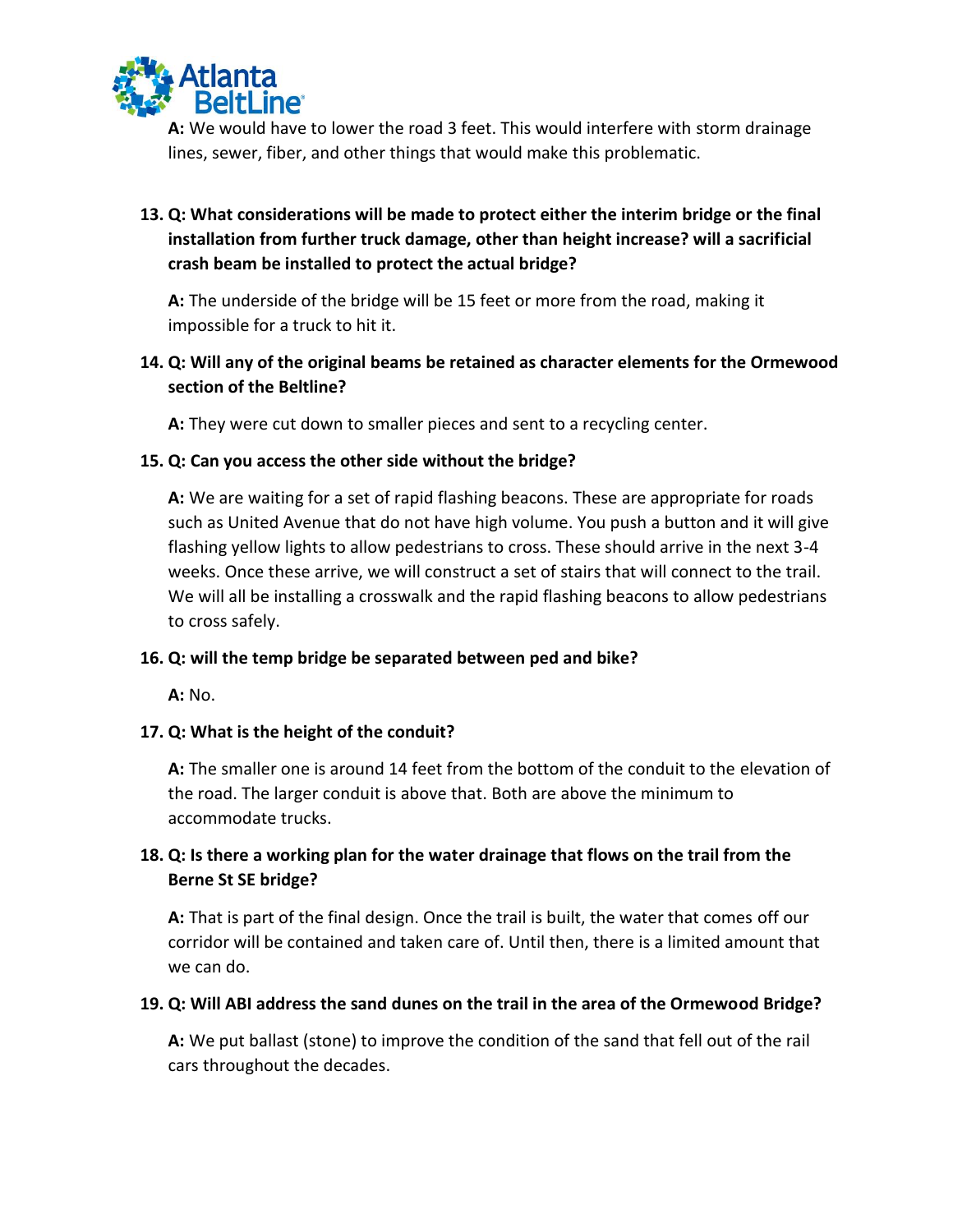

## **20. Q: The two options for bridges appear to be strictly for pedestrian, bicycle, scooter type use. Where will the light rail go, and why not build it all at the same time?**

**A:** The permanent bridge does build it all at the same time. The cost estimate for the total combined bridge is over \$3 million dollars hence our agreement to install an interim bridge for approximately \$200,000.

#### **21. Q: Can we see a layout of the southside trail?**

**A:** Please visit beltline.org/meetings. You can filter past meetings to see all design and public meetings regarding the Southside Trail. If you have specific questions, please contact us at [engage@atlbeltline.org.](mailto:engage@atlbeltline.org)

**22. Q: I noticed there is a tree removal sign adjacent to the bridge area/Trestletree. Is it related to the construction of the new bridge?**

**A:** It is related to the construction of the crosswalk. There is one tree that will be removed to create a barrier free curb cut.

**23. Q: Did I understand Kevin correctly that there will be stairs up from United on both the east and west sides of the street to facilitate pedestrian traffic until the interim bridge is in place?**

**A:** The primary access will be in the NE corner of the corridor at United.

## **24. Q: Regarding the Delmar access point that's being discussed with the developer of the Farmhouses - what is the ETA for that access point? Will this be an access point for the interim trail, or done as part of the final trail build?**

**A:** This access point will be built as part of this segment of the trail. Currently, funding has not been identified for this section, but we are working on an option to hopefully advance the construction within the next 2-4 years.

**25. Q: Is there anything in addition to the flashing lights that could alert drivers? i.e. temp speed bumps. The lights that were to warn of the bridge height weren't very effective. The trucks were mostly box type trucks that hit the bridge repeatedly.**

**A:** We explored installing a raised crossing, like we installed at Irwin Street on the Eastside Trail. We are not able to do this because City of Atlanta's policy is to not install speed bumps on collector streets. United is a collector street so we were not allowed to do this.

### **26. Q: So, United is too busy for a speed bump/raised crossing but not busy enough for red flashing lights on the pedestrian crossing?**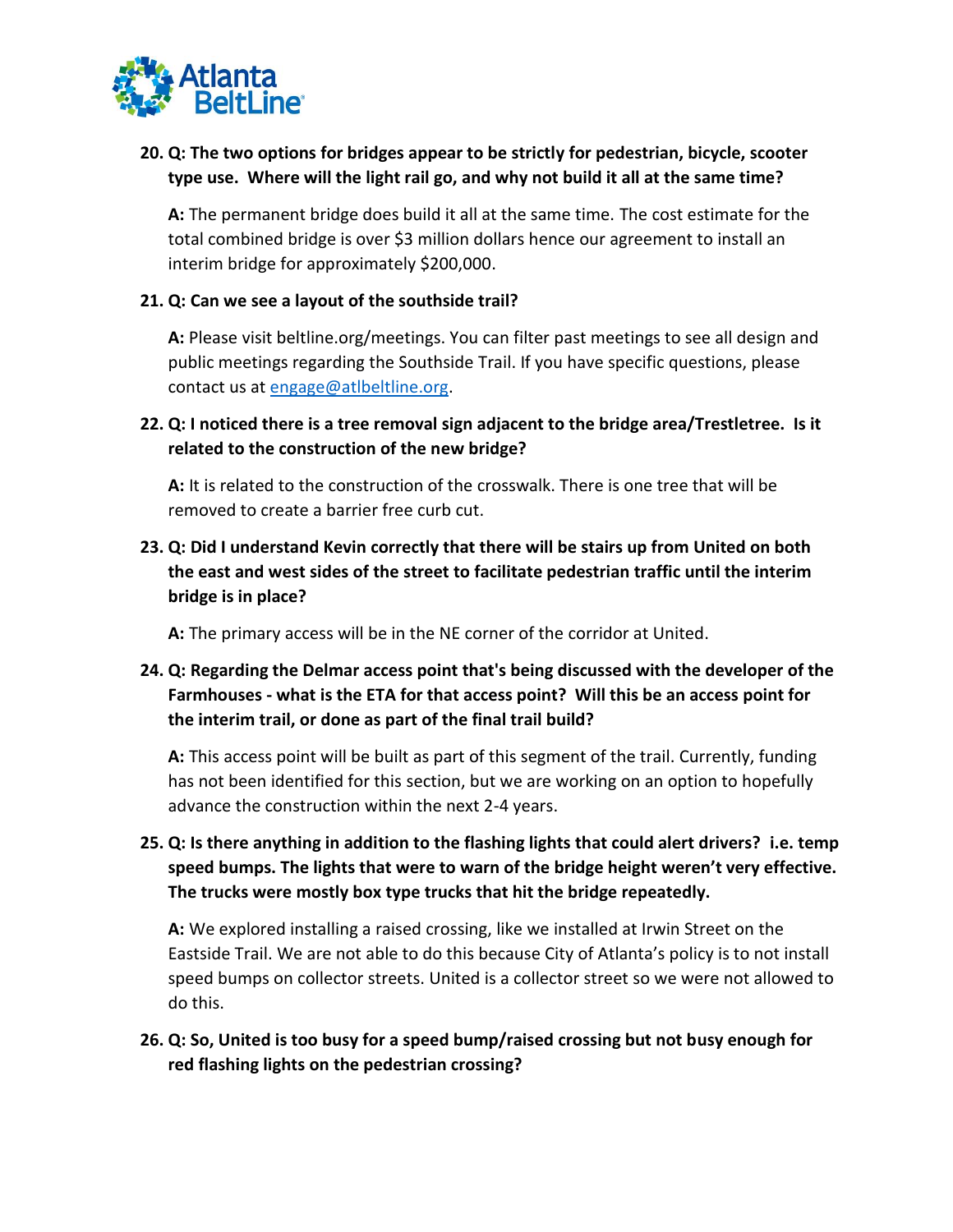

**A:** The City of Atlanta will not allow speed humps or a raised table on a "collector street," which United is. We will be installing a pair of Rapid Flashing Beacons (RRFBs) identical to the ones installed at the Irwin St crossing on the Eastside Trail.

**27. Q: Are you planning to put crosswalk beacons on both sides of the bridge (East and West sides)? There may be limited visibility to beacons for drivers coming down United from Blvd if there is only one set of beacons.**

**A**: Each beacon is double-sided.

**28. Q: As money is identified to create the permanent trail condition, what happens to the interim bridge?** 

**A:** We will seek to find a neighborhood or another trail to donate or sell it for a small fee to reuse the bridge.

**29. Q: What about bike lanes on United Avenue? Are there any right now? If not, would the city be installing those?**

**A:** There are existing bike lanes, but they are very narrow.

**30. Q: Would you be able to charge MCI & Verizon for conduit on the new bridge?**

**A:** No, CSX retained the rights for all existing fiber utilities in the corridor.

### **31. Q: Do you have any information on the new development at 680 Hamilton on the SST? Will that help move along the timeline of the trail?**

**A:** The project is a mix of commercial and multifamily housing. It has no impact on the development of the trail.

#### **Timeline**

#### **32. Q: When can we expect rail?**

**A:** That is a question for MARTA, they oversee implementing transit within the corridor.

#### **33. Q: When can we expect a paved path?**

**A:** There is currently no schedule for construction of the paved trail in this area although we are working on options to expedite construction.

### **34. Q: How will this change impact the overall timeline for the projects? Are any longterm projects going to be modified as a result of this change?**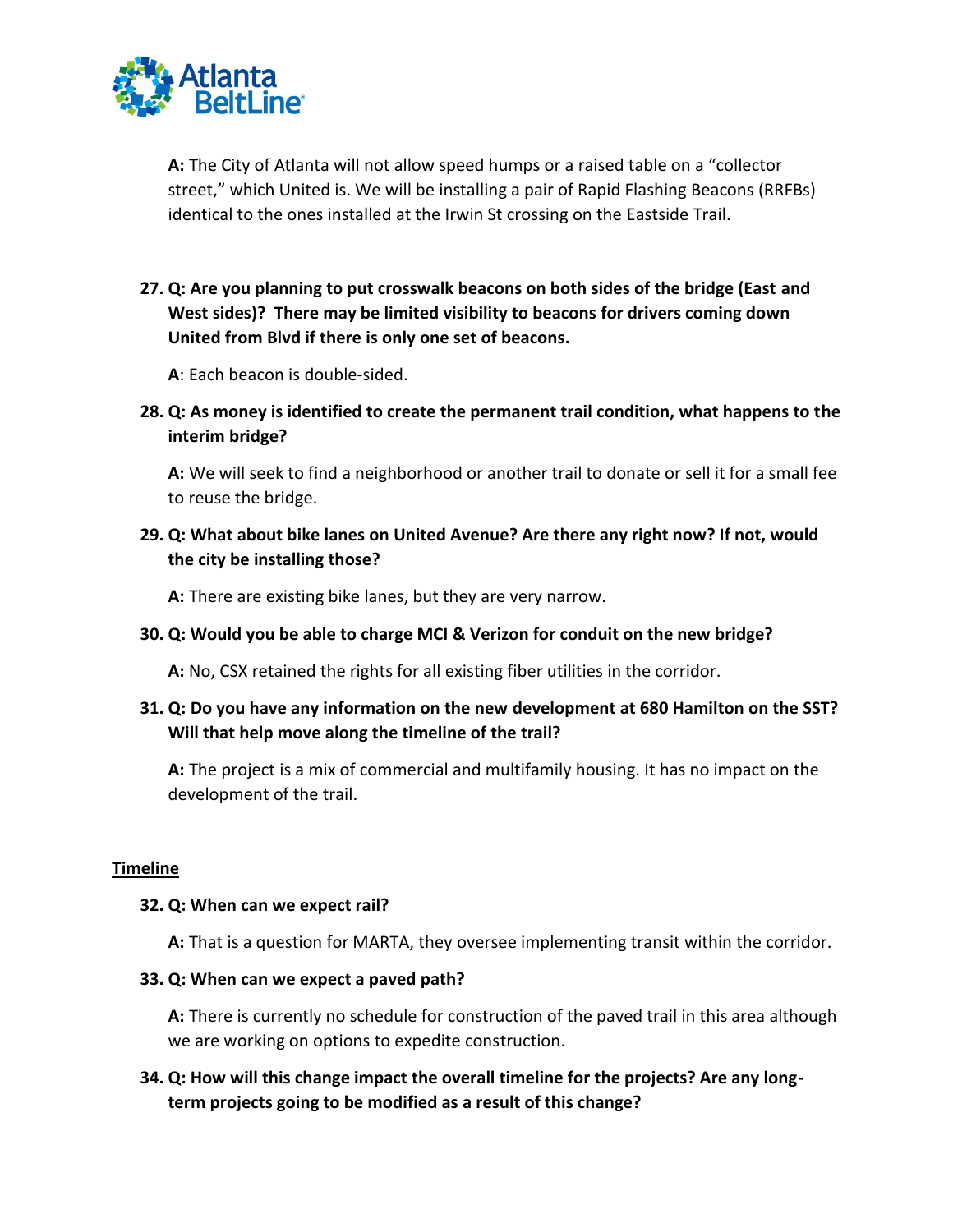

A: This will not impact the overall timeline. This was a rapid decision for a safety issue, it has no bearing on the overall timeline.

#### **36. Q: Is there an ETA of when the fiber will be removed?**

**A:** Not at this time.

**37. Q: what is the timeline for paving this section, including the bridge, from Glenwood down towards and through the southeast BeltLine?**

**A:** See response above.

#### **38. Q: when is work starting on the interim bridge? What is the projected finish date?**

**A:** We are targeting +/- February for the interim bridge to be completed.

#### **39. Q: What's a timeline for the SE trail paving on the University Ave side?**

**A:** See response above.

#### **40. Q: Is there a timeline to have the permanent bridge in place?**

**A:** See responses above.

## **41. Q: When is the interim bridge work starting? 9 months to two years, or is that when trail construction starting?**

**A:** Once a decision is made on the bridge that will be used, our goal is to design, fabricate, and install the bridge in 6 months.

### **42. Q: When will the new bridge be designed/installed?**

**A:** Design for the full bridge will be complete by late spring next year. Please see responses above for construction timeline.

### **43. Q: Why does design take a year? That feels like a long time.**

**A:** These is specific process that we must follow because there is federal money involved in the process. This process includes designing the trail, getting approval, our real estate must procure all easements needed to construct the trail, then finishing the design process. The timeline extended slightly when finding became available to construct the Southside Trail West, so the design team's energy shifted to finish those drawings. Now their focus is back to finishing the remainder of the corridor.

### **44. Q: To confirm, interim bridge will be completed in about 6 months?**

**A: Yes.**